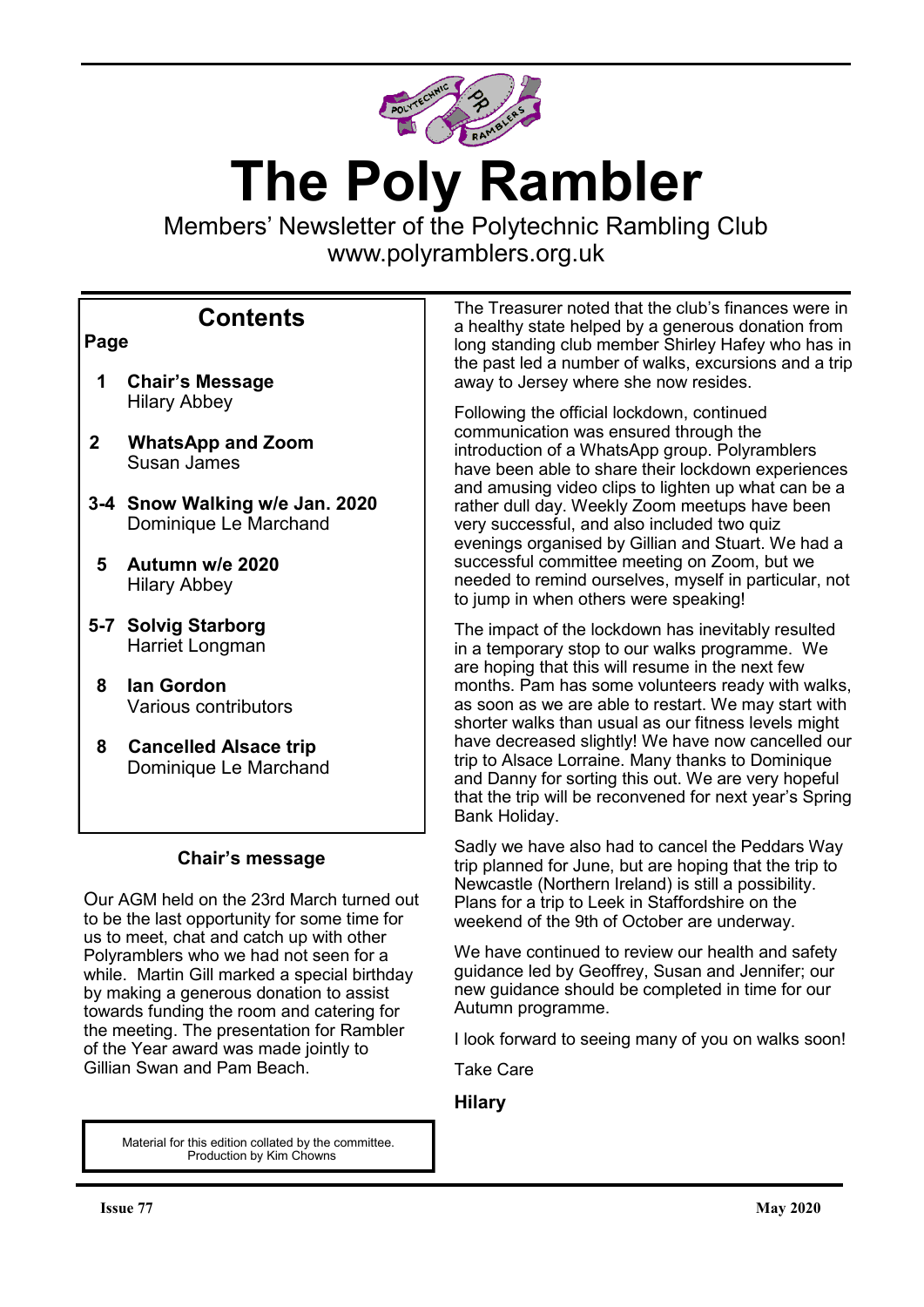#### **The Polytechnic Rambling Club**

(in association with the University of Westminster) *Founded 1885* Affiliated to the Ramblers' Association (Inner London Area**)** Affiliated to HF Holidays

#### **OFFICERS AND COMMITTEE**

**Honorary members** Christine Bignold Peter Bonfield Shirley Hafey Rosemary MacLoughlin

#### **GENERAL COMMITTEE**

#### **CLUB OFFICERS**

**Chair** Hilary Abbey **General Secretary** Gillian Swan **Treasurer** Daniel Duffy

#### **COMMITTEE MEMBERS**

Pam Beach Kim Chowns Mike Coyle Susan James Dominique Le Marchand Jennifer MacKenzie Geoffrey Waters

## **CONTACT FOR CORRESPONDENCE\***

Kim Chowns

k.chowns@yahoo.co.uk

#### **Club's** *Facebook* **page:**

http://tinyurl.com/qclyyfq

- - - - - - - - - - - - - - - - - - - - - - -

\*Articles for inclusion in the newsletter are welcome from all members. They should be walk related, but do not necessarily have to be about a club walk, e.g. walking holiday or past memories of events and walks.

# **WhatsApp and Zoom**

For many of us, especially those who like me live alone, this can be a lonely time. As we cannot walk at the moment many of us are keeping in touch virtually. The WhatsApp group started on 19 March and boasts 24 members. We greet each other in the morning sending positive vibes and post funny photos and videos. The cat owners photograph their beloved pets in numerous delightful poses, the gardeners show off the exquisite results of their efforts and the bakers exhibit their delicious looking cakes . We share photos of our daily walks and each week Gillian posts some of 'where we were this time last year'. Various anecdotes of past and present are shared. We also marked Solvig's cremation together, some of us exchanging experiences trying to make the famous Swedish cinnamon buns. I have to confess that mine tasted fine but were as hard as rock; I blame the dried yeast! Each month a member is invited to choose the group icon. If you wish to be added to the group, please message Susan on 07763 131145.



On March 28 we held our first social evening on Zoom. Over the last eight weeks 45 members have taken part, including Moira and Ann from Canada. Most of us bring a glass of something alcoholic, we don't want to break with

tradition! As we sip and nibble our snacks we chat about our current experiences, enquire after each other's health and family and look forward to when we can walk again. For our seventh meeting we held a quiz. 24 members took part divided into 6 teams. There was something for everybody, the topics being Castles, Word links, Art and Artists, Cryptic cities, English counties and the 1970s. The Quintins, Maggie C., Joyanna, Ruth and Danny, claimed first place with an impressive 63/75 points. Well done to them! Good fun was had by all, Gillian and I heaved a sigh of relief that it worked and we look forward to more of the same. The evening when the Eurovision Song Contest should have been televised we had a singalong to a couple of old favourites. You should be receiving an invitation to this meeting each week, if not, please contact Gillian.

I personally would like to say a big thank you to everybody for their friendship and company which makes this club so special.

## **Susan James**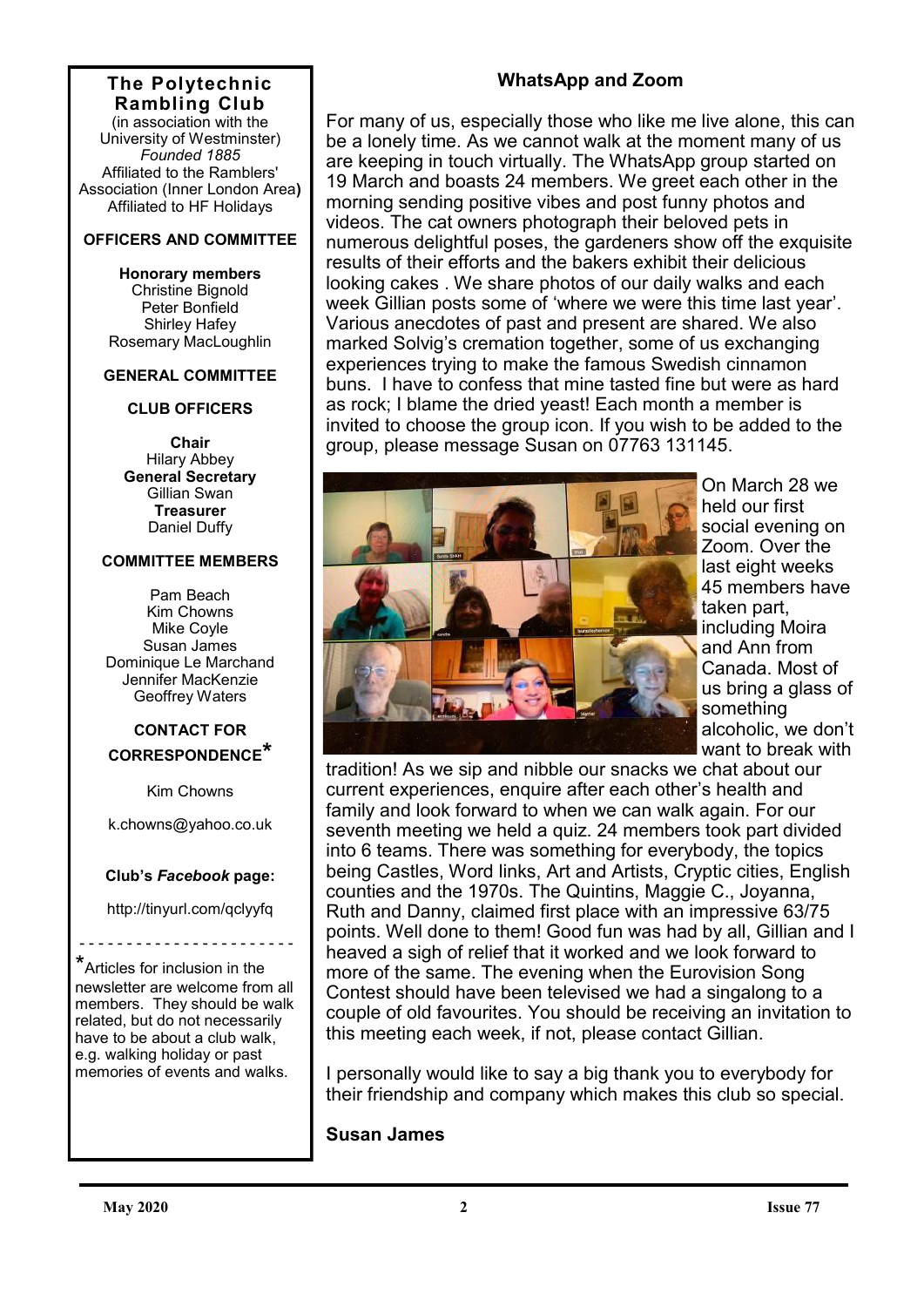#### **Snow-walking weekend in Scharnitz, Austria Friday 17 to Monday 20 January 2020**

So much has happened since that weekend that it seems to have taken place a lifetime ago! This year, we were a small and bijou group with only 6 participants. We flew to Innsbruck and took a short bus journey to the train station where, after some dithering about lunch in Innsbruck or Scharnitz, we decided to take the train and make our way to Scharnitz. This train journey is very scenic but, where was the snow? Once in Scharnitz, we checked in our B&B, Gastehaus Frankenhof and then had lunch in Gasthof Risserhof, where we received a warm welcome from the owner. She told us snow was expected during the night. We did a short walk around Scharnitz and went back to the B&B for a rest. 7.00pm was time for a pre-dinner drink in Dominique and Sunita's flat before dinner in Gasthof Risserhof.



The owner of the Gasthof Risserhof was right; it had snowed during the night and the scenery was transformed when we woke up on the Saturday. After breakfast, we took the bus (free with the guest card) to Seefeld. We followed part of the Way of the Cross to the 14th station before starting our walk to Mosern. There was a cross-country skiing race taking place on the piste along the path and we could see the skiers zooming along. It seemed like hard work. It was part of the Winter World Master Games (winter sports festival for over 30s). We made a small detour to Mosern lake which was frozen solid and went in search

of a place to have lunch. We were advised to go to Dorfkrug where we had a very nice light lunch. Danny was determined to do a free trip on the chairlift in Leutasch (courtesy of the

guest card) so he left us to take the bus. Five of us continued our walk along the high-altitude trail back to Seefeld. We walked an extra half-hour because the leader did not read the instructions properly - but we saw the Wildmoosalm and more cross-country skiers. We arrived back in Seefeld at the same time as Danny and dived into a coffee and cake shop that the leader had seen earlier. We went back to Scharnitz by train and to our B&B for a rest. Pre-dinner drinks in our flat before going to the Alte Muhle for a pizza. Danny had a currywurst pizza. No comment!



# **(continued on next page)**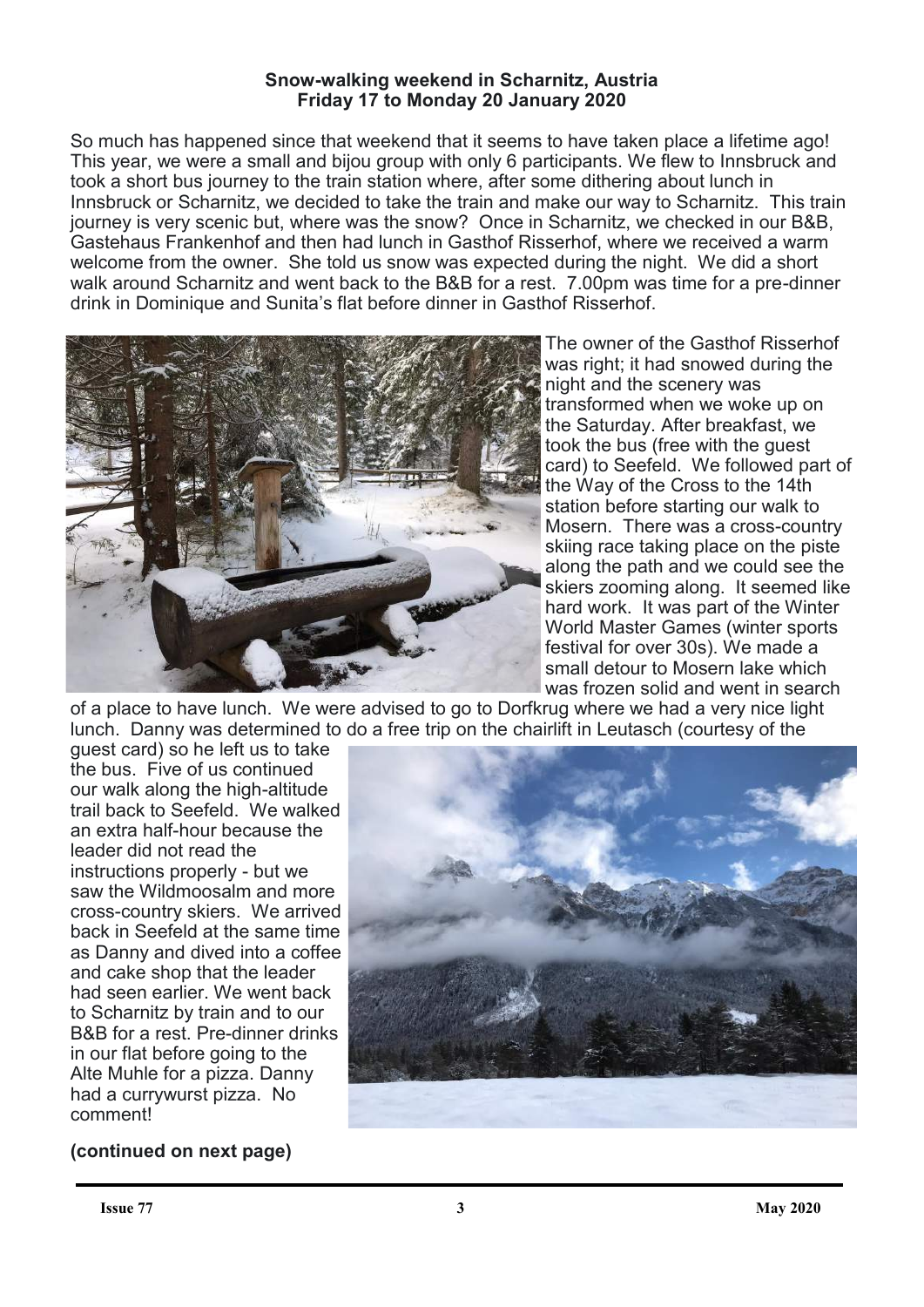## **Snow-walking weekend in Scharnitz, Austria Friday 17 to Monday 20 January 2020 (continued)**

On Sunday, it was snowing when we woke up and, after breakfast, we left our B&B and made our way to the river Isar, which we followed for a short while and went up to the Porta Claudia and down again. We followed a lovely track through a pine forest for a few kilometres. As we walked, the snow stopped and the sun came out. When we arrived near Mittenwald, Danny and Sunita continued to the town along the flat path while the rest of us decided to be more adventurous. We followed a very steep uphill path which had not been cleared and, after a while, we arrived at a bar/restaurant with a beautiful view and tables in the sunshine. We could not resist and had a drink before continuing along a narrow path to the Geister Gorge. The scenery was spectacular with the gorge covered in snow, the river at the bottom and the metal bridge and walkways. We went back down to the valley along a narrow zigzagging path and made our way to Mittenwald in the middle of a snow shower. We met Sunita and Danny in the brewery where they had been waiting for us. We stopped there for lunch and Danny left us to do a (free) trip on the local bus. We went into the centre of Mittenwald - where we had stayed on a previous snow-walking trip - to see the beautifully painted houses and shops. Then we walked in the wrong direction and it took us a while to get out of town. By that time, it was quite late so we decided to follow a path by the river which would be shorter. However, it had not been cleared and walking in the deep snow was quite exhausting. We finally arrived back in Scharnitz in the dark in a snow shower. After a rest, we had the usual gathering for a predinner drink which consisted of Prosecco and then hazelnut schnapps. Dinner was in Gasthof Risserhof served by our waitress, Katia, who was quite entertaining.



On our last day, we woke up with a beautiful blue sky and, after packing and breakfast, we went for a last walk in the snow. We followed the river Isar for a while and crossed it to go uphill on a forest track walking over tyre tracks to make our walking easier. After a while we had to turn left and follow footprints - which was a bit more difficult in deep snow - and reached the small Birzelkapelle, the aim of our walk. We had gone up and had to go down - which was a bit tricky on a steep path covered in snow. We all managed it, some on their backside. We reached the river Isar again and went to Gasthof Risserhof where Danny was welcomed like a long-lost friend by our friendly waitress Katia. While we were eating, a group of 20 English walkers came in. We learnt that they come to Seefeld for a week's holiday every year. Too soon, it was time to pick up our luggage from our very nice B&B and make our way to Munich airport with a short stop in Mittenwald for a drink. Another successful January weekend. Next year, the plan is to go to Ruhpolding but, who knows.....

# **Dominique**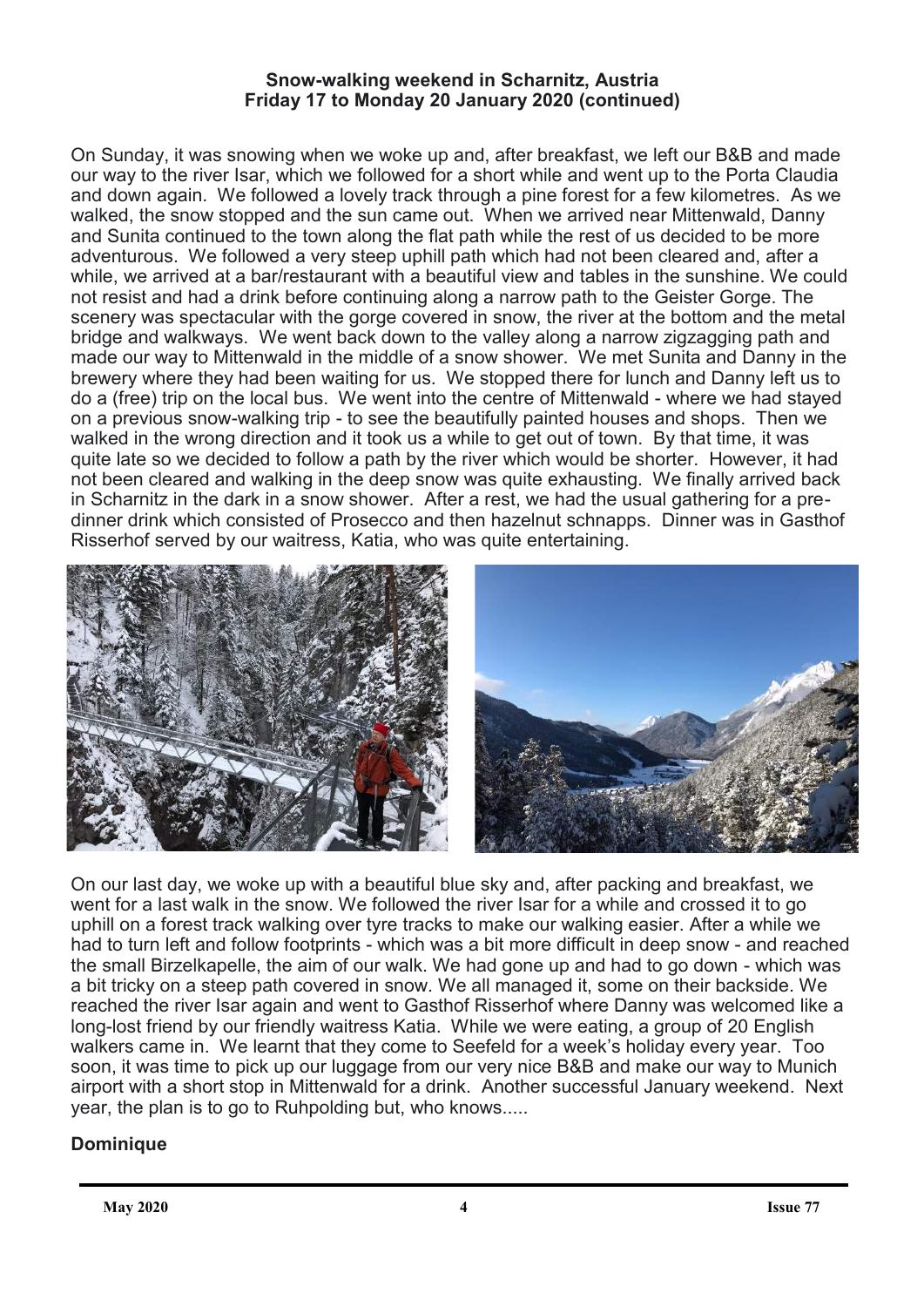# **Autumn weekend to Leek Staffordshire Friday 9th October to Monday 12th October**

Leek is an historic market town in the vicinity of the Peak National Park about ten miles south of Stoke on Trent. It is an area of moorland a reservoir a canal and country parks.

We will be staying by Rudyard Lakes and accommodation will be self- contained lodges and additional accommodation at Rudyard hotel situated nearby, as there is limited availability of lodges.

Although I would expect hotels, restaurants and pubs to be open by the beginning of October, it would be difficult to know the impact of any continued social distancing and other possible regulations in place as a result of Covid 19. There may be a need for single room reservation instead of shared rooms with implications for cost.

Please confirm if you wish to attend with an email to habbey@btinternet.com by the first week in July. You will also need to make a deposit of £50 by bank transfer to the club's bank account (number 29935940 / sort code 05-02-00) or send a cheque, made out to the Polytechnic Rambling Club, to Danny Duffy at 28 Dunraven Road, London W12 7QZ.

## **Hilary**



# **Solvig Starborg – an appreciation**

Solvig was my good friend for 45 years. Thinking about her now, I would say that the main motivating force in her life was to help people. That does sound trite but it's true.

Her cremation was, for various reasons, brief and no one had expected to say anything, so when we were asked if anyone would like to speak, it was off the cuff, the first thing that came to mind about her. What everyone remembered first was her stepping in to help in a difficult time, her dealing with a problem that seemed too much, her going out of her way to visit a friend in hospital and speaking to the doctor, very nicely but firmly, about something that hadn't been done properly.

That opened my memory to the many, many times that, as a Health Visitor, she had stood up for people and put in far more time and energy into helping clients than would have been considered necessary.

**(continued on next page)**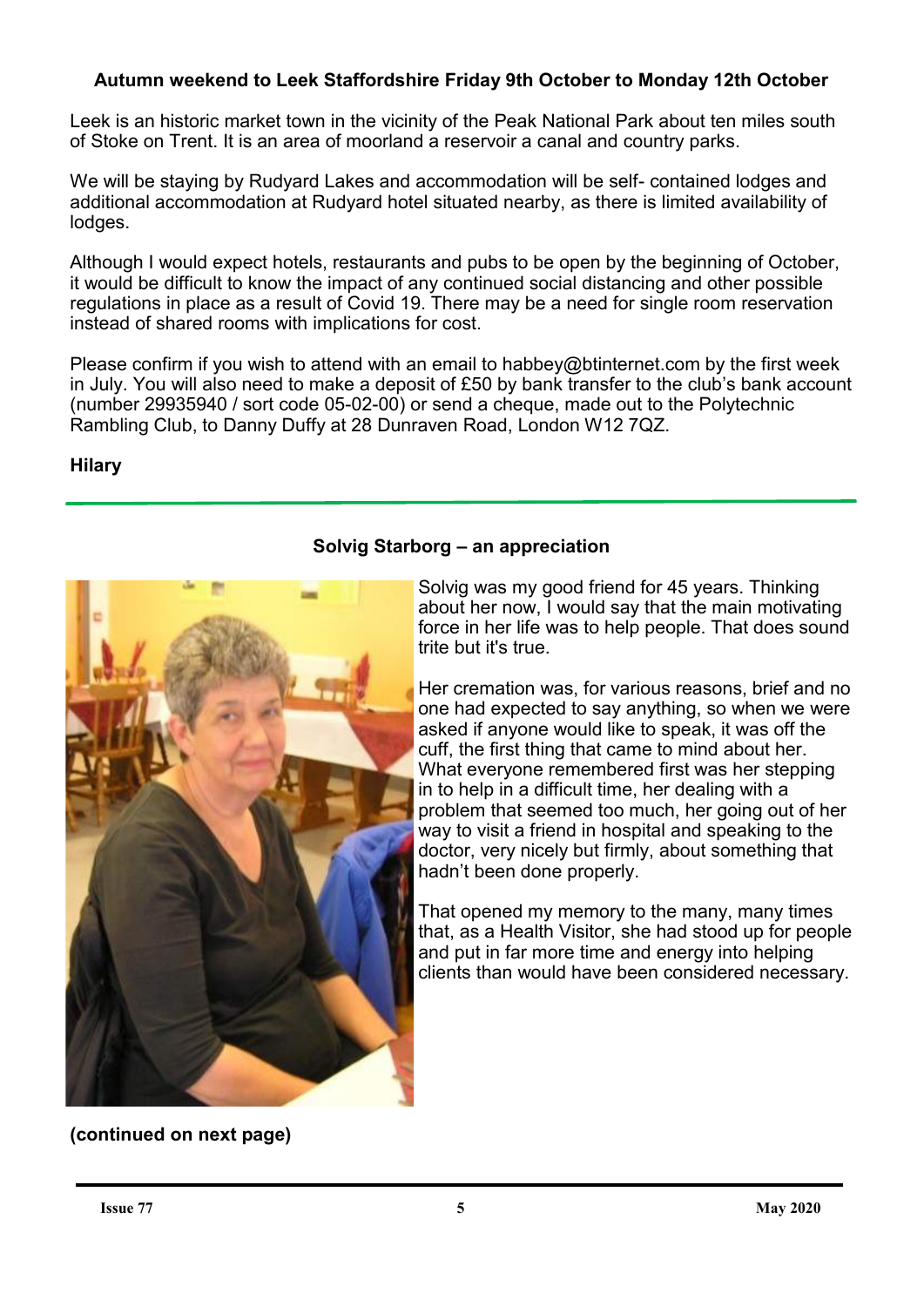# **Solvig Starborg – an appreciation (continued)**

Solvig was born in 1945 in rural southern Sweden, close to Wallander country! I remember her descriptions of life in that small community; as a small child going to village dances on the back of her father's bike and all the children falling asleep in a pile when it got late and the adults were still dancing. She used to torment the very good-natured cat by making costumes for it and pushing it around in her old pram. She also loved the Potato Harvest holiday when children really did help with picking the potatoes - now it's just time off school. I had the



impression of a peaceful, happy childhood with parents who, although very different in temperament, were comfortable with their lives.

She went to Grammar school by bike, all year round, which included the Swedish winters, and after that she always refused to get on one. Actually, one summer when I stayed with her in her cabins, she and I did once go to the nearest village on her father's old bikes. They were very old, very high, not adjustable and had no brakes. You had to train yourself to pedal backwards to stop which was all right except going downhill and meeting a main road on a sharp bend. We managed but Solvig was incensed when a neighbour, peacefully hosing his vegetable patch, lost control of the hose which spun like a snake and soaked her as we cycled past. At Grammar school one of the boys was a bully. She said that one day, seeing him tormenting a smaller child, she found herself flying at him, pinning him to the ground, punching him and telling him that he was never, ever, to do that again. The teachers were so surprised at this calm, well-behaved child administering justice in such a way that she wasn't punished for fighting and earned respect from other potential bullies. She had a strong sense of justice even then!

After A levels Solvig went to Israel to work in a kibbutz where there were people from many places and of many faiths, Jews and Muslims working side by side. She said that that experience taught her a lot about co-operation, humour, resilience and how strongly motivated people can be to act for good. In 1966 she went to Lund to study nursing and then to Stockholm to qualify in Acute Nursing which was her speciality. She decided to go to India and use her nursing skills there - I can remember so many stories about that and the journey there, far too many to fit in here. She and a friend went by train to Moscow, grey and forbidding in those days, then on a flight to Kabul, which she loved. She described how beautiful and hospitable the people were, how wonderful the colours and materials and how gorgeous the markets were, filled with bright vegetables and spices. Then a flight on Afghan Airlines- cats in baskets loudly expressing their displeasure, and people spreading out lunches on their laps to Delhi.

I think her time in India was the most important in her life. I won't write much about it here because I have included a link to an article**\*** she wrote about her time there which is, obviously, much more interesting and revealing.

# **(continued on next page)**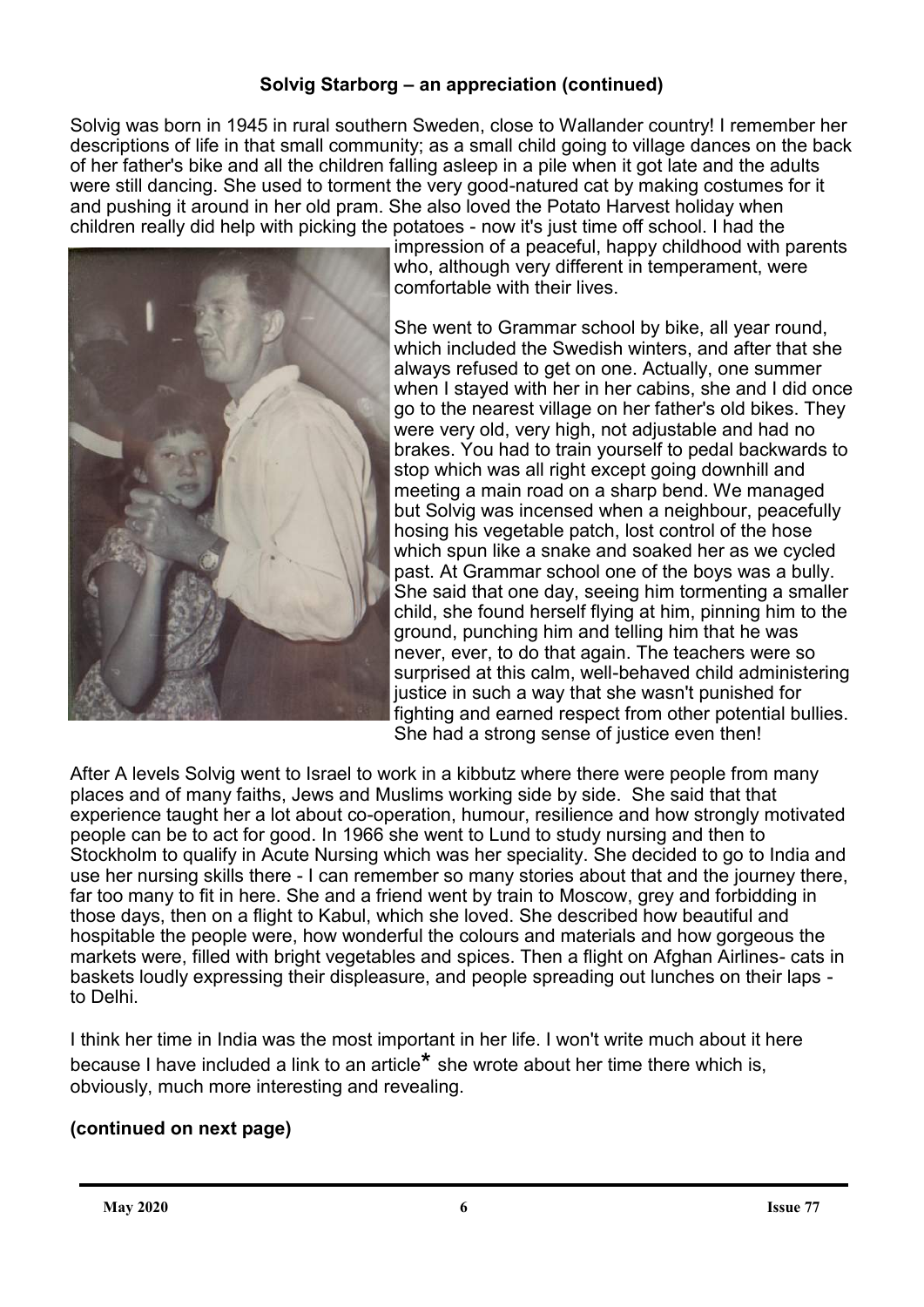# **Solvig Starborg – an appreciation (continued)**

I do remember a couple of stories she told which are worth telling. One night she was sleeping on the roof of her house in the colony where she worked and was awoken to an alarming noise. A pack of feral dogs was running around and they jumped up and ran right over Solvig on the roof, snatching the saris that had been left to dry, dragging them off and ripping them up. Another story she liked was how, while walking back from the town, a group of roughlooking men came and surrounded her. Foreigners were targeted and she knew she was vulnerable but some local women, seeing the situation, came out and chased the men off. She was highly amused at being invited to the Swedish embassy for their mid-summer celebration a very important cultural event in Sweden. In the sweltering heat of Delhi, there was the traditional bonfire around which Swedes dance, drink strong schnapps and sing traditional songs. She said that the Indian staff and onlookers found it extremely amusing to see them all sweating and trying to dance. I wish I could have been there. The rest of Solvig's Indian story you can read in her own words.

Returning to the materialism and affluence of Sweden was hard. She wanted to travel again and came to London to study at the Hospital for Tropical Diseases where she passed the exam with distinction, something she never mentioned. In 1975 she went to the Ogaden in Eastern Ethiopia with Oxfam. She ran a baby clinic and visited tiny villages where people suffered what, to us, seemed unimaginable deprivation. She described often trying desperately to save babies that were brought to them by mothers who had walked for days and were themselves suffering severe malnutrition. She had a deep respect for Somali and Ethiopian women, who she said were amazingly clever and resilient.

After returning to London Solvig decided to become a Health Visitor as that seemed to be a continuation of the work that she loved. I met her in 1975 in a shared house in Clapham. We fell into an easy friendship and were amused by our differences! She had many friends from India and I remember how often Indians would appear in the kitchen. Solvig and they would produce meals out of whatever was around. For her Health Visitor training she had to spend 2 weeks in a clinic somewhere different from where she was studying so I suggested she stay with my mother in Wiltshire. Solvig is the only person with whom that would have worked but it did. They had similar tastes in art, textile, food and sherry, although my mother sipped the driest of dry while Solvig knocked back the Bristol Cream. It is a tribute to Solvig that my mother, although now a hundred and forgetful, still remembers that time with pleasure.

Solvig worked for Wandsworth Health Authority for many years with varying degrees of satisfaction and frustration. What kept her going I think was her art. She was always making things; she did a City & Guilds diploma in Embroidery and had her quilts exhibited in the Birmingham Festival of Quilting for many years. She made housing for clocks, prints, paintings, embroideries, more beautiful things than I have names for, and a friend is hoping to be able to put her work in a book.

One of my happiest memories of Solvig is of her sitting with a glass of wine in hand, on the veranda of her Swedish cabin. It was still light, being midsummer, and totally peaceful. She was watching a hedgehog hoover crumbs from under the bird table and then trot off along the line of the hedge. I remember the smell of wild honeysuckle and the night air with the sea just audible in the distance and I remember my good friend.

# **Harriet Longman**

**\***[https://archives.sci.ngo/volunteers/starborg](https://archives.sci.ngo/volunteers/starborg-solvig.html)-solvig.html (Ctrl and click)